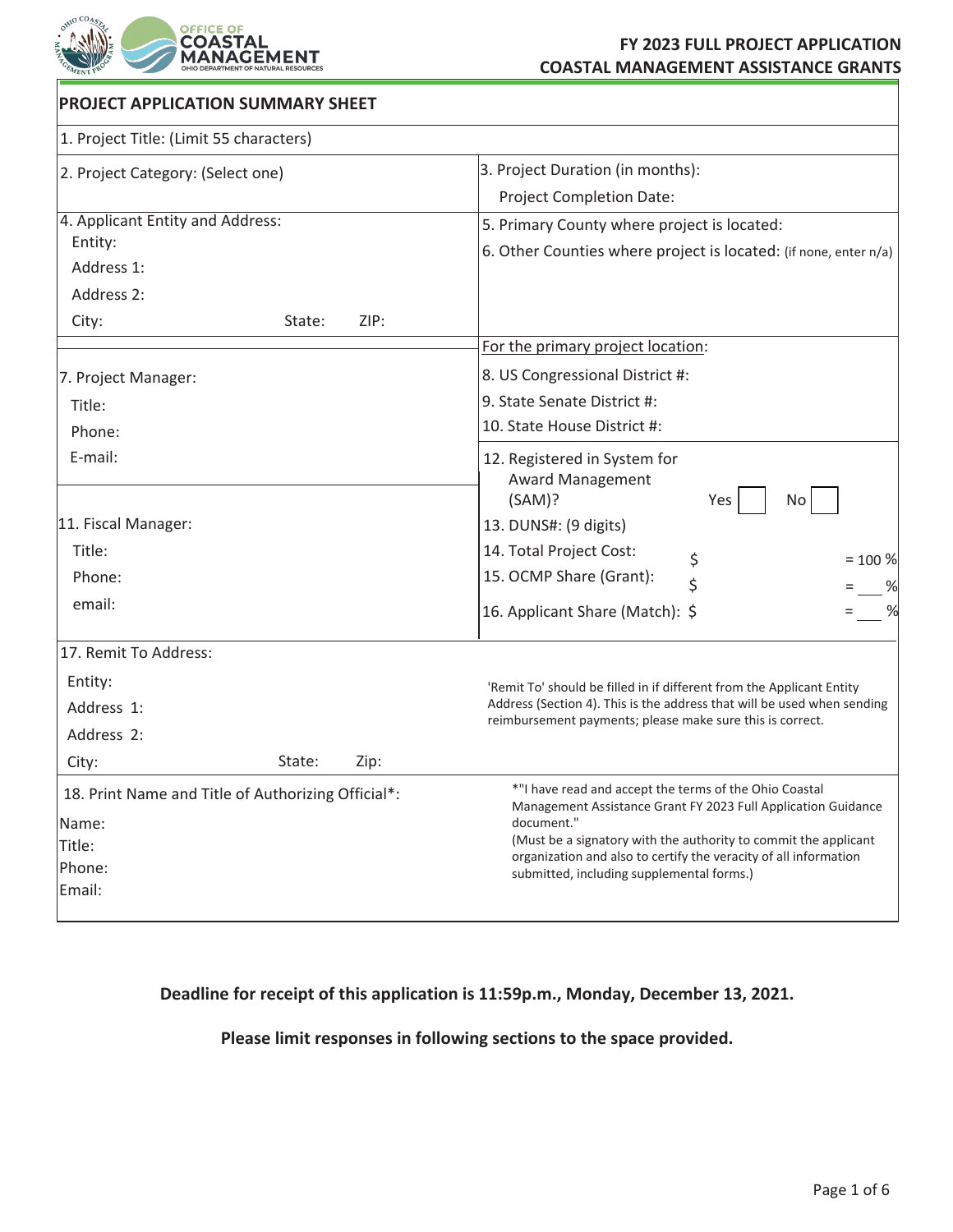

## **1. Project Description**

a. Describe the project for which funding is requested. Include relevant background information.

**b.** List in concise bullets the specific deliverables that will result from these grant funds. Please only describe deliverables tied directly to these funds (i.e., not results from a larger project or effort).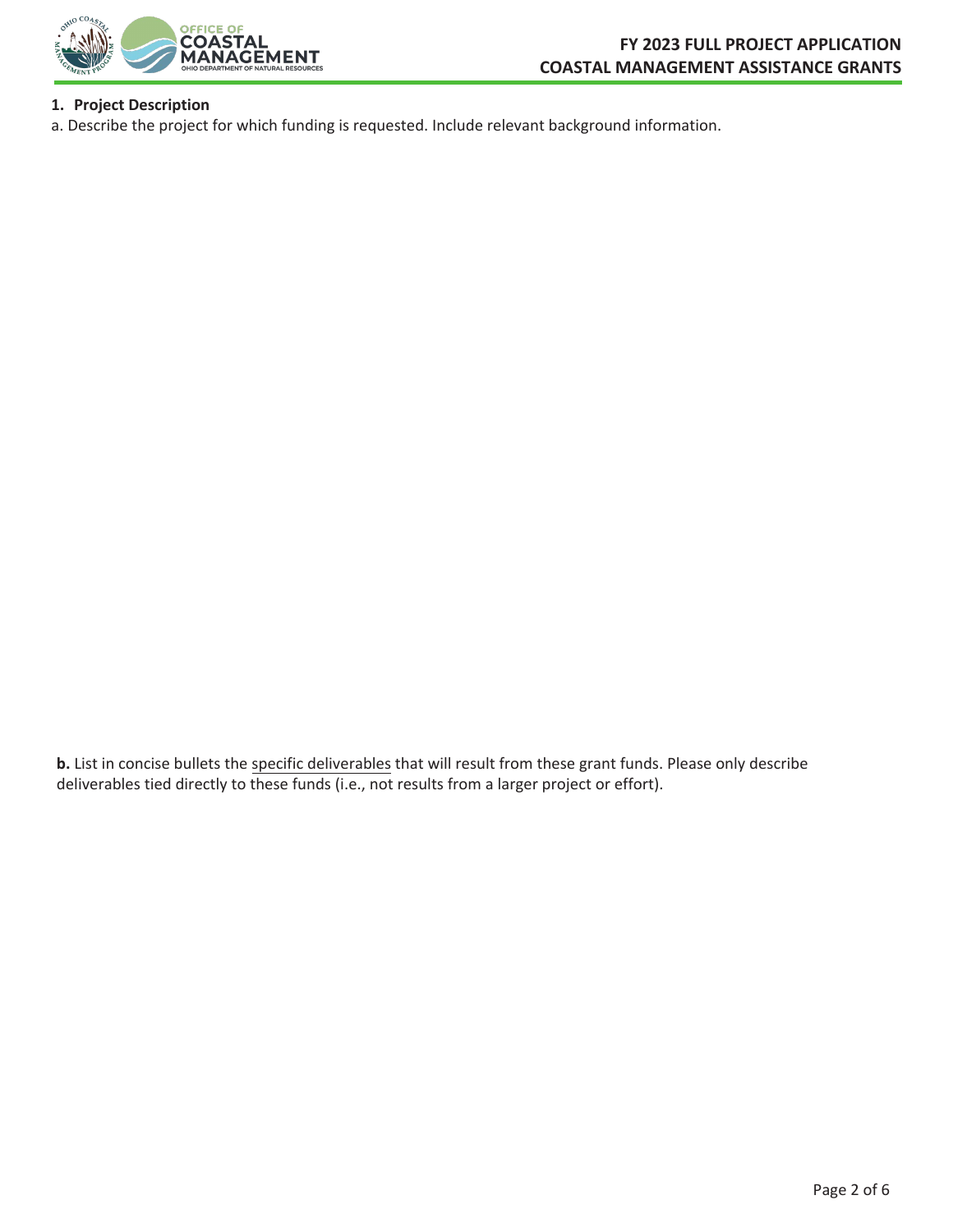

c. Identify the partners who will be involved in the proposed project. Provide brief details of their roles.

#### **2. Impact on Coastal Resources:**

**a.** List one to three concise *bullets* that specify the anticipated benefits to public access, water quality, habitat, or other coastal resources that will result from this specific project.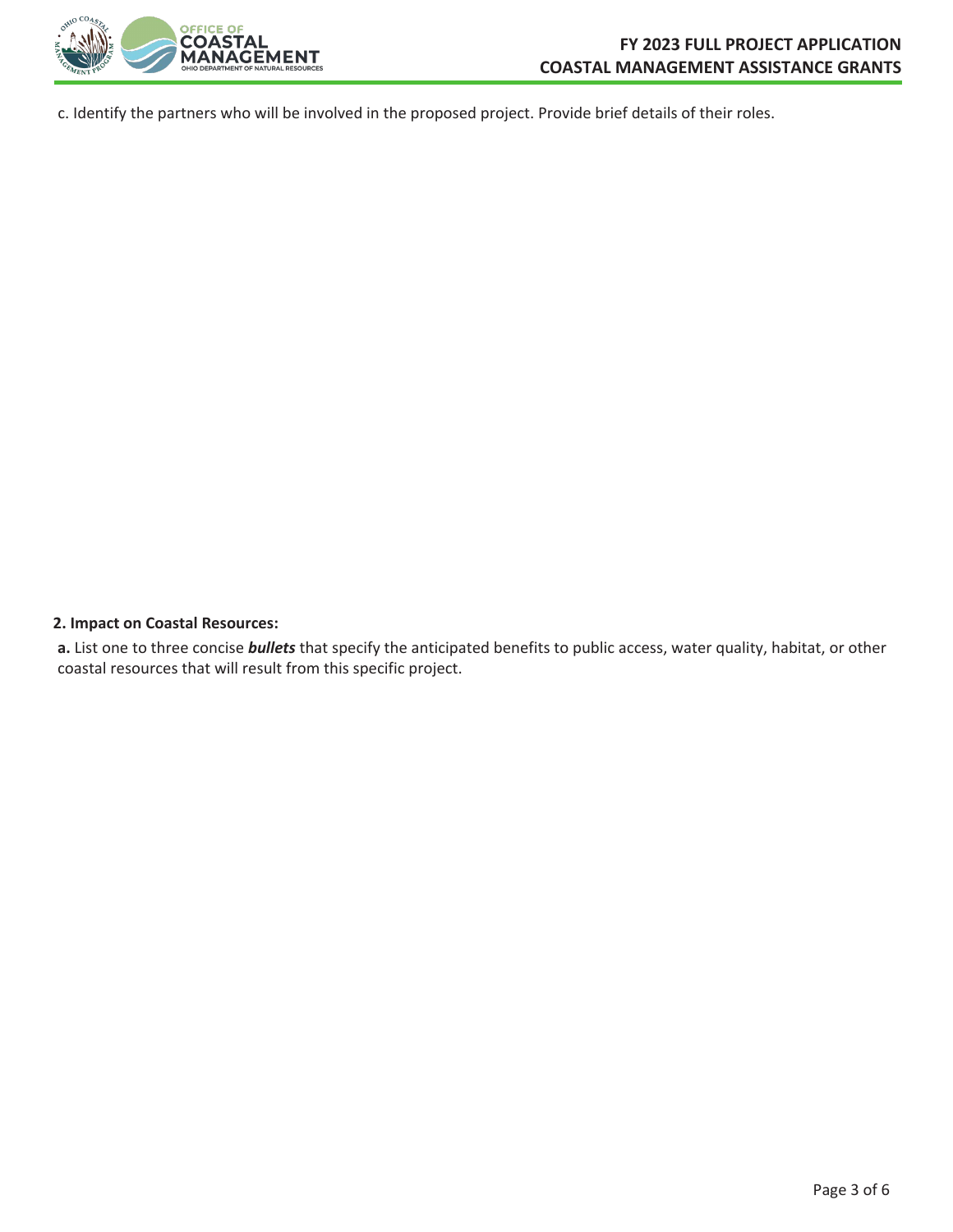

**b.** Describe how this project will address a goal or objective of any local, state, regional, or national plans focused on natural resource protection, water quality, habitat, recreation, transportation, or related topics.

**c.** Describe the extent to which the project leverages other technical or financial resources.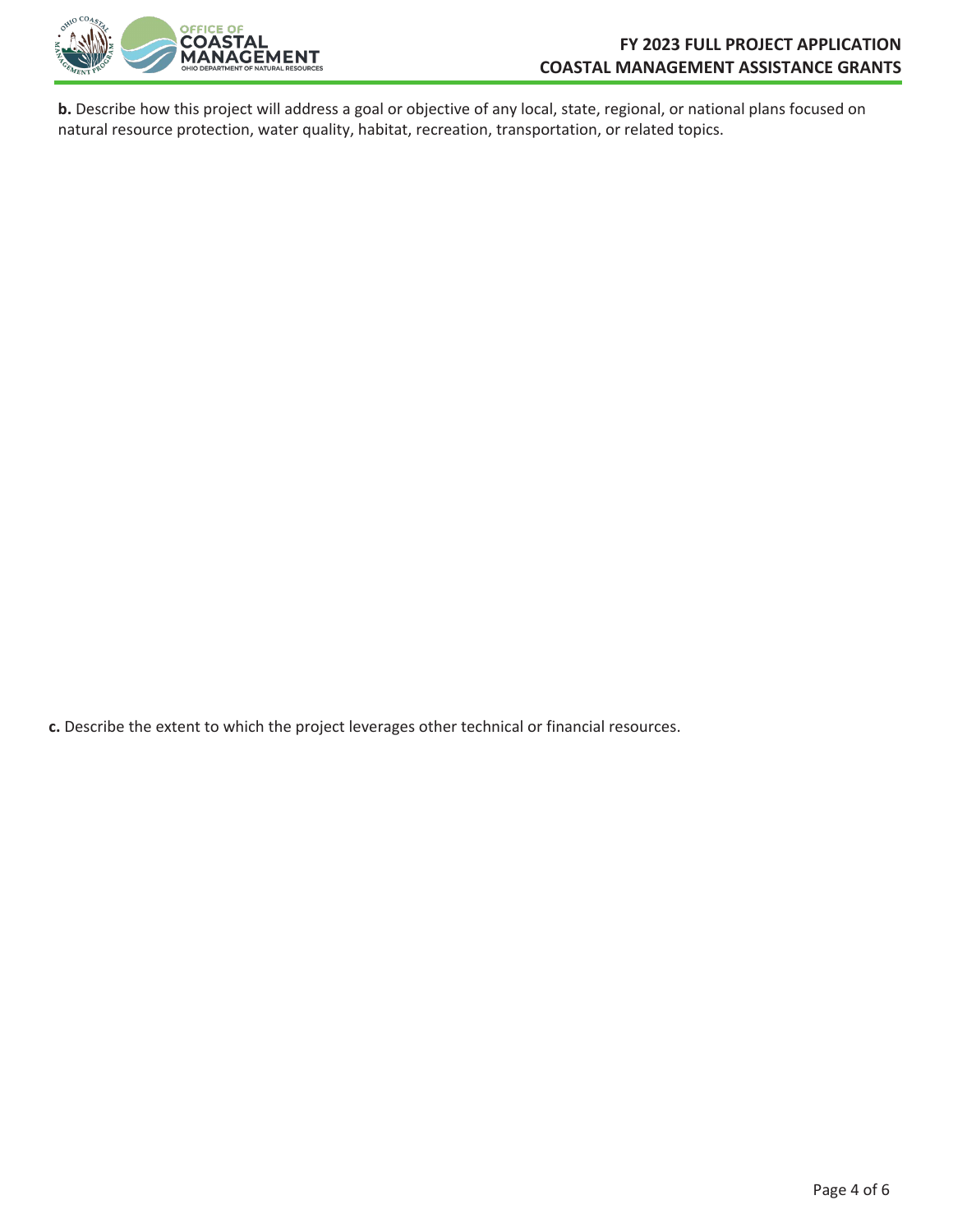

**d.** Describe the anticipated measurable results that will result from this project (use specific numbers).

### **3. Methodology and Timetable:**

**a.** List the main project tasks/steps that will be taken to accomplish each work product/deliverable listed in Section 1b along with estimated completion dates (month/year) .